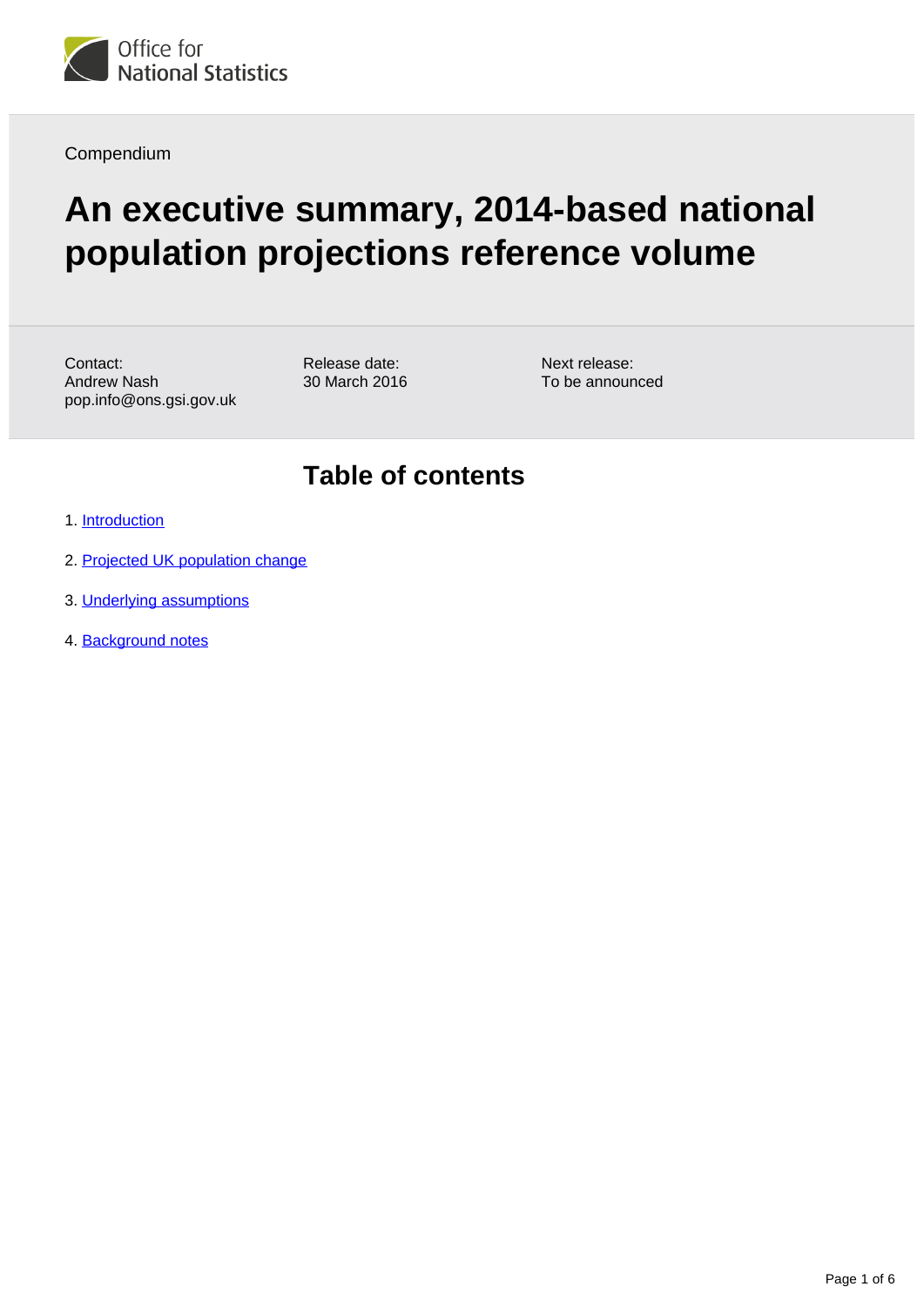## <span id="page-1-0"></span>**1 . Introduction**

This publication presents the results of the 2014-based population projections produced by the Office for National Statistics (ONS) for the UK and its constituent countries. These results were previously published in statistical releases [2014-based Statistical Bulletin](http://www.ons.gov.uk/peoplepopulationandcommunity/populationandmigration/populationprojections/bulletins/nationalpopulationprojections/2015-10-29) on 29 October 2015 and [2014-based extra variants report](http://www.ons.gov.uk/peoplepopulationandcommunity/populationandmigration/populationprojections/articles/nationalpopulationprojections/2014basedextravariantsreport) on 26 November 2015. This volume is the latest in a regular series, which started in 1970, and brings together a summary of the results and details of the methodology into one compendium.

This volume includes some alternative summary charts and tables to those published previously. It also provides further detail of the projections methodology, some discussion around the trends which informed the assumptions and a range of related references for further background reading.

The following chapters are included:

- [Chapter 1 Background and methodology](https://www.ons.gov.uk/peoplepopulationandcommunity/populationandmigration/populationprojections/compendium/nationalpopulationprojections/2014basedreferencevolumeseriespp2/chapter1backgroundandmethodology2014basednationalpopulationprojectionsreferencevolume)
- [Chapter 2 Summary results](https://www.ons.gov.uk/peoplepopulationandcommunity/populationandmigration/populationprojections/compendium/nationalpopulationprojections/2014basedreferencevolumeseriespp2/chapter2results2014basednationalpopulationprojectionsreferencevolume)
- [Chapter 3 Fertility assumptions](https://www.ons.gov.uk/peoplepopulationandcommunity/populationandmigration/populationprojections/compendium/nationalpopulationprojections/2014basedreferencevolumeseriespp2/chapter3fertility2014basednationalpopulationprojectionsreferencevolume)
- [Chapter 4 Mortality assumptions](https://www.ons.gov.uk/peoplepopulationandcommunity/populationandmigration/populationprojections/compendium/nationalpopulationprojections/2014basedreferencevolumeseriespp2/chapter4mortality2014basednationalpopulationprojectionsreferencevolume)
- [Chapter 5 Migration assumptions](https://www.ons.gov.uk/peoplepopulationandcommunity/populationandmigration/populationprojections/compendium/nationalpopulationprojections/2014basedreferencevolumeseriespp2/chapter5migration2014basednationalpopulationprojectionsreferencevolume)
- [Chapter 6 Variants](https://www.ons.gov.uk/peoplepopulationandcommunity/populationandmigration/populationprojections/compendium/nationalpopulationprojections/2014basedreferencevolumeseriespp2/chapter6variants2014basednationalpopulationprojectionsreferencevolume)

#### **Main points**

At mid-2014 the estimated population of the UK was about 86,000 higher than that projected for mid-2014 in the 2012-based projections. This was predominantly due to higher levels of net migration observed in 2013 to 2014 than assumed in the 2012-based projections. More information comparing the 2014-based and 2012-based projections is available in the [Summary Results chapter of the 2014-based national population projections release](http://www.ons.gov.uk/peoplepopulationandcommunity/populationandmigration/populationprojections/compendium/nationalpopulationprojections/2015-10-29/summaryresults).

The main points of the 2014-based population projections are:

- the UK population is projected to increase by 9.7 million over the next 25 years, from an estimated 64.6 million in mid-2014 to 74.3 million in mid-2039
- the UK population is projected to reach 70 million by mid-2027
- over the 10 year period to mid-2024, the UK population is projected to increase by 4.4 million to 69.0 million - this is 249,000 higher than the previous (2012-based) projection for that year
- assumed net migration accounts for 51% of the projected increase over the next 25 years, with natural increase (more births than deaths) accounting for the remaining 49% of growth

### <span id="page-1-1"></span>**2 . Projected UK population change**

The projection has the following features: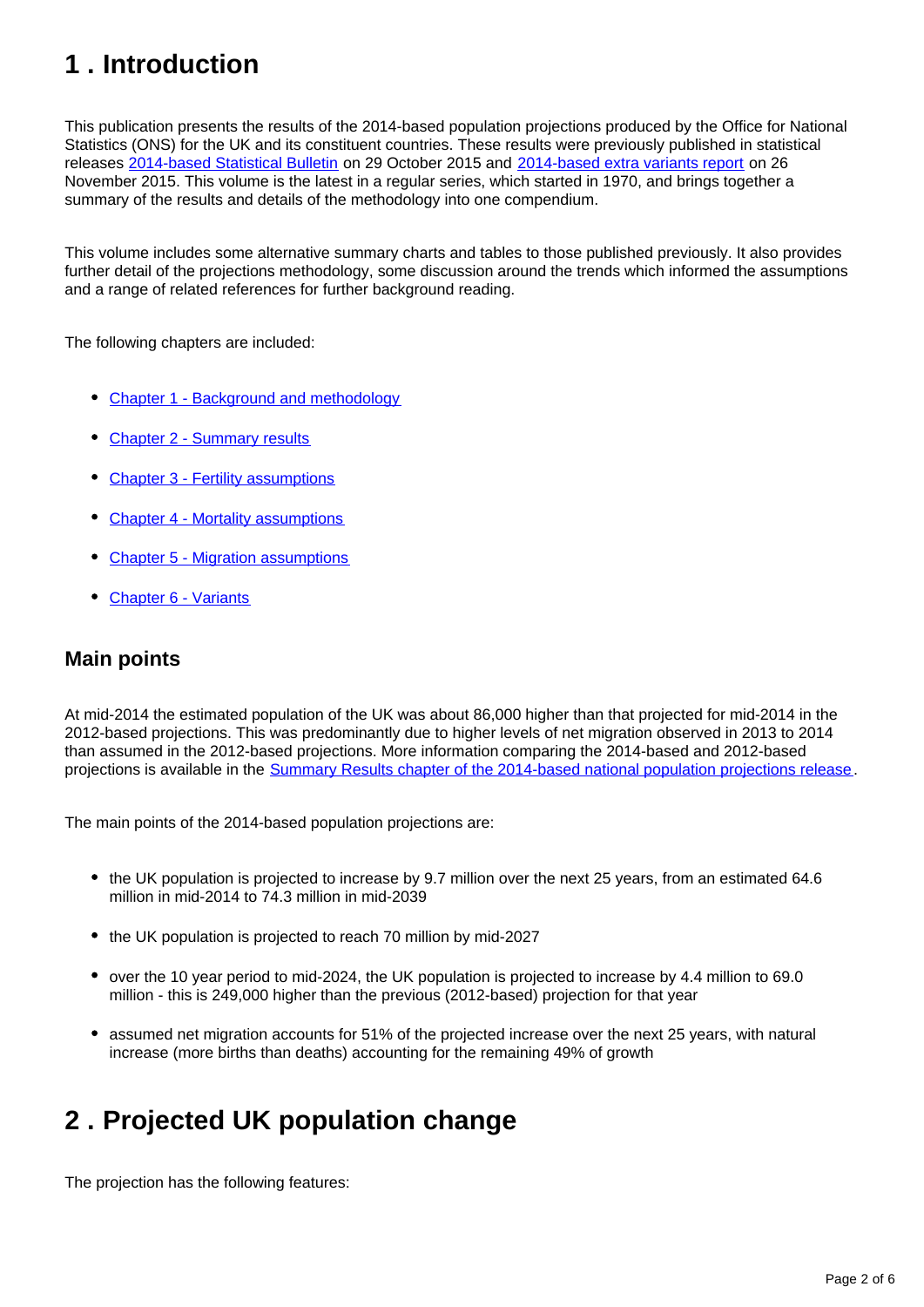- $\bullet$ the population is projected to continue ageing, with the average (median) age rising from 40.0 years in mid-2014 to 40.9 years in mid-2024 and 42.9 by mid-2039
- $\bullet$ by mid-2039, more than 1 in 12 of the population is projected to be aged 80 or over.
- the number of children (those aged 0 to 15) is projected to grow by 8.8% between mid-2014 and mid-2039  $\bullet$
- the number of people of working age (those aged between 16 and State Pension Age) is projected to rise by 11.4%, from 40.0 million in mid-2014 to 44.6 million by mid-2039
- the number of people of pensionable age for every thousand people of working age is projected to fall from 310 in mid-2014 to 284 in mid-2020 as a result of changes in the State Pension Age, but then rise to 370 in mid-2039 - this rise means that the projections show more people of pensionable age relative to the number of people of working age in mid-2039 than in mid-2014

The change in the age distribution between mid-2014 and mid-2039 is shown in Figure 0.1.



**Figure 0.1: Estimated and projected age structure of UK population, mid-2014 and mid-2039**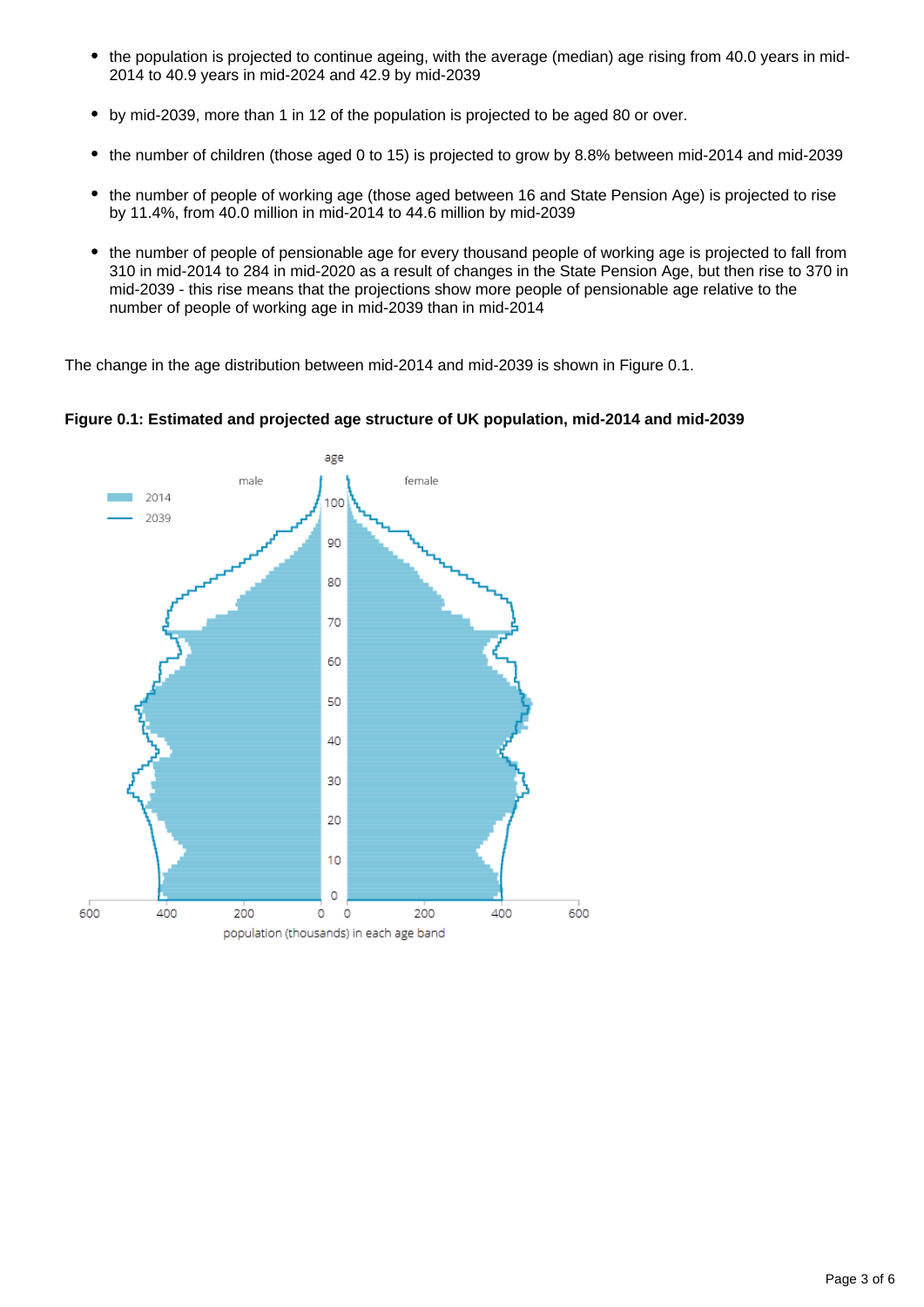|                            |             |                      | thousands    |                   |
|----------------------------|-------------|----------------------|--------------|-------------------|
| Year                       | All<br>ages | Under<br>16-64<br>16 | 65 &<br>over | $(80 \&$<br>over) |
| Estimates                  |             |                      |              |                   |
| 1981                       | 56,357      | 12,54335,339         | 8,476        | 1,572             |
| 1991                       | 57,439      | 11,68536,695         | 9,059        | 2,126             |
| 2001                       | 59,113      | 11,86337,877         | 9,373        | 2,459             |
| 2011                       | 63,285      | 11,88340,944         | 10,458       | 2,915             |
| 2014                       | 64,597      | 12, 153 41, 037      | 11,407       | 3,071             |
| Projections                |             |                      |              |                   |
| 2019                       | 66,928      | 12,74141,718         | 12,468       | 3,433             |
| 2024                       | 69,036      | 13,10542,206         | 13,725       | 3,962             |
| 2034                       | 72,721      | 13,18842,558         | 16,974       | 5,614             |
| 2039                       | 74,284      | 13,21943,013         | 18,053       | 6,259             |
| Longer-term<br>projections |             |                      |              |                   |
| 2044                       | 75,766      | 13,38043,842         | 18,544       | 7,137             |
| 2054                       | 78,510      | 13,94244,644         | 19,924       | 8,458             |
| 2064                       | 80,992      | 14,19845,606         | 21,188       | 8,908             |
| 2074                       | 83,670      | 14,42847,142         | 22,101       | 10,060            |
| 2084                       | 86,546      | 14,83647,990         | 23,720       | 10,690            |
| 2089                       | 87,984      | 15,01048,438         | 24,536       | 11,189            |

#### **Table 0.1: Estimated and projected population by age, UK, mid-1981 to mid-2089**

Source: Office for National Statistics

Notes:

1. Figures may not sum due to rounding

Due to differences in past and present demographic patterns, and those assumed for the future, projected trends differ for the 4 countries of the UK (see Table 0.2).

The population of England is projected to increase by 16.5%, Wales by 6.1%, Scotland by 6.6% and Northern Ireland by 9.8% over the 25 year period to mid-2039.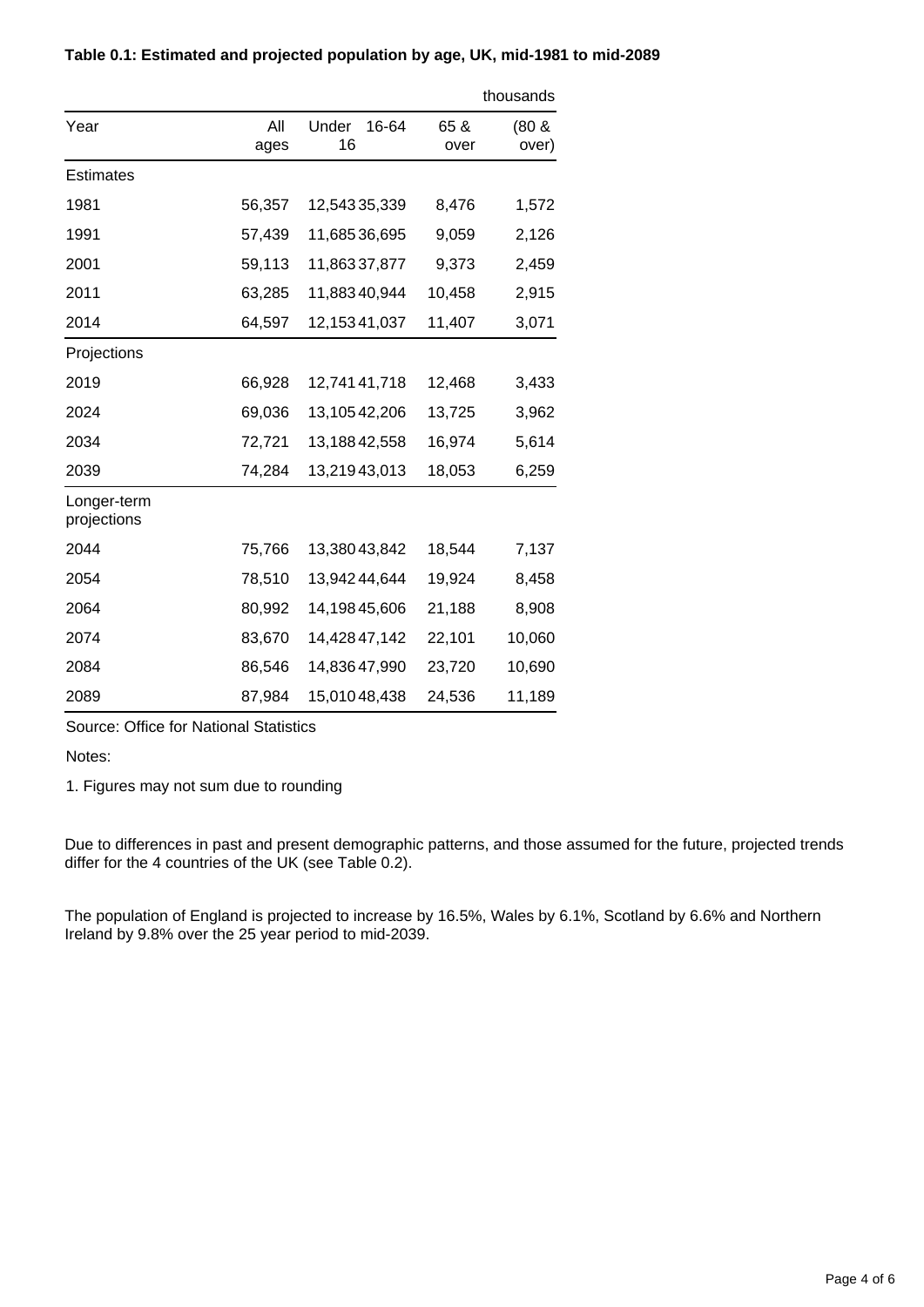|                            |        |                           |       | thousands |
|----------------------------|--------|---------------------------|-------|-----------|
| Year                       |        | UK England Wales Scotland |       |           |
| <b>Estimates</b>           |        |                           |       |           |
| 1981                       | 56,357 | 46,821 2,813              | 5,180 | 1,543     |
| 1991                       | 57,439 | 47,875 2,873              | 5,083 | 1,607     |
| 2001                       |        | 59,113 49,450 2,910       | 5,064 | 1,689     |
| 2011                       | 63,285 | 53,107 3,064              | 5,300 | 1,814     |
| 2014                       |        | 64,597 54,317 3,092       | 5,348 | 1,840     |
| Projections                |        |                           |       |           |
| 2019                       | 66,928 | 56,466 3,139              | 5,428 | 1,894     |
| 2024                       | 69,036 | 58,396 3,187              | 5,514 | 1,939     |
| 2034                       | 72,721 | 61,800 3,262              | 5,659 | 2,000     |
| 2039                       | 74,284 | 63,282 3,280              | 5,701 | 2,021     |
| Longer-term<br>projections |        |                           |       |           |
| 2044                       | 75,766 | 64,702 3,294              | 5,732 | 2,039     |
| 2054                       | 78,510 | 67,373 3,314              | 5,767 | 2,057     |
| 2064                       | 80,992 | 69,801 3,338              | 5,798 | 2,055     |

**Table 0.2: Estimated and projected population of the UK by constituent country, mid-1981 to mid-2064**

Source: Office for National Statistics

Notes:

1. Figures may not sum due to rounding

#### <span id="page-4-0"></span>**3 . Underlying assumptions**

The national population projections are based on the latest available mid-year population estimates and a set of demographic assumptions about future fertility, mortality and migration based on analysis of trends and expert advice. The main assumptions for the UK as a whole are set out below.

Average completed family size, which has been falling from a peak of nearly 2.5 children per woman for women born in the mid-1930s, is assumed to level off at 1.89 children for women born after 2010. This is the same assumption as the 2012-based projection. It is projected that this assumption will hold true for women born after 2015.

Expectation of life at birth, based on mortality rates for the year in question, is projected to increase from 78.9 years in mid-2015 to 84.1 years in mid-2039 for males, and from 82.5 years in mid-2015 to 86.9 years in mid-2039 for females. In mid-2039, period expectation of life at birth for the UK is around 0.2 years lower for males and 0.6 years lower for females compared with the previous projections. These projected life expectancies are lower as a result of recent mortality rates. After 2039, the life expectancies continue to diverge from those in the 2012-based projections to approximately 0.6 years lower for males and 1.0 years lower for females by the end of the 100 year projection period.